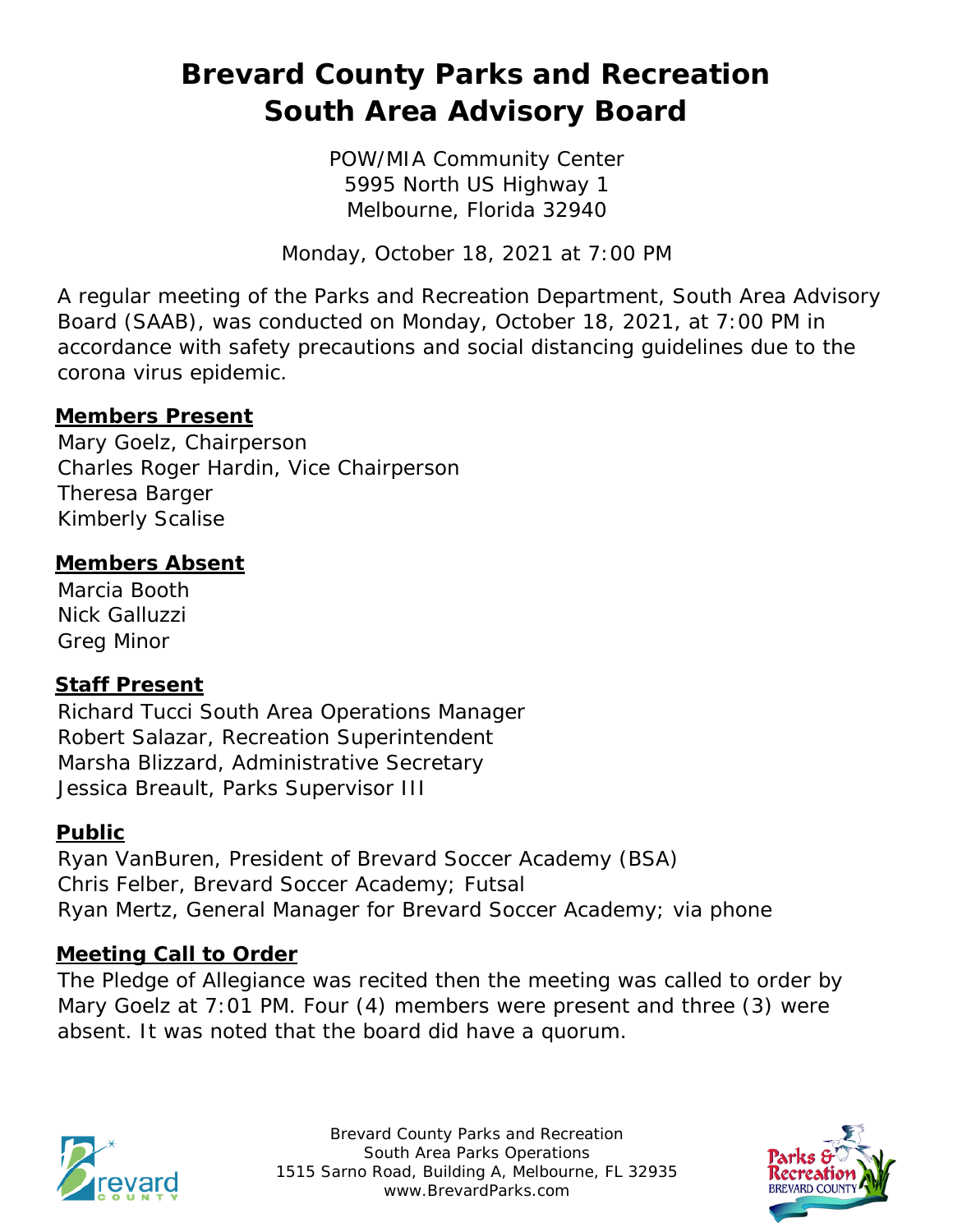# **Approval of Minutes**

Mary Goelz inquired if SAAB members had the opportunity to look over the minutes for the regular meeting on August 16 and the special meeting via conference call on August 25. Mary directed Administrative Secretary, Marsha Blizzard to make corrections for Board Member name mis-spellings on both agendas. Once noted the corrections to be made, a motion was made by Mary Goelz to accept the minutes as submitted; Charles Roger Hardin seconded and the motion unanimously passed.

## **Public Input**

There were no comments from the Public.

# **Staff Reports**

Wickham Park – Jessica Breault, Parks Supervisor III

- a. Wickham Park remains busy; at or near capacity with pavilion and campground rentals
- b. Kidtoberfest and Movies in the Park (MITP) Oct 29 featuring Hocus Pocus
- c. Woof, Wag and Wiggle on November 6 along with Out of Darkness Suicide Awareness Walk
- d. November 12 hosting Native Rhythms
- e. November 19 Movies in the Park showing Secret Life of Pets II and a soft opening of our Lightfest
- f. Lightfest grand lighting and 5K on November 20
- g. First weekend in December is the Space Coast Light Fest walk weekend
- h. Disc Golf expansion in progress. Volunteers assisting staff with clearing the area; removing and cleaning up invasive greenery

Recreation - Rob Salazar, Recreation Superintendent

- a. August 21 and September 18 Concert Series at Wickham Park featuring American Hotrods and You're Gonna Get It
- b. First Friday Food Trucks at Wickham September 3 and October 1
- c. Youth basketball registrations at Viera Regional Community Center
- d. Afterschool near capacity at community centers; Viera, South Mainland and Rodes Park
- e. Daily Pickleball at Viera Regional and South Beach Community Centers
- f. Pickleball at Rodes Park Community Center Monday, Wednesday, Friday
- g. Homeschool classes art and physical education at Rodes Park have over 40 participants
- h. Adult baseball is Tuesday, Friday and Sunday
- i. Adult 6v6 soccer Wednesday at Rodes and Friday at Wickham
- j. Adult basketball at Viera; 40 plus Monday, 30 plus Wednesday
- k. Rodes began an adult volleyball league on Monday and Tuesday's



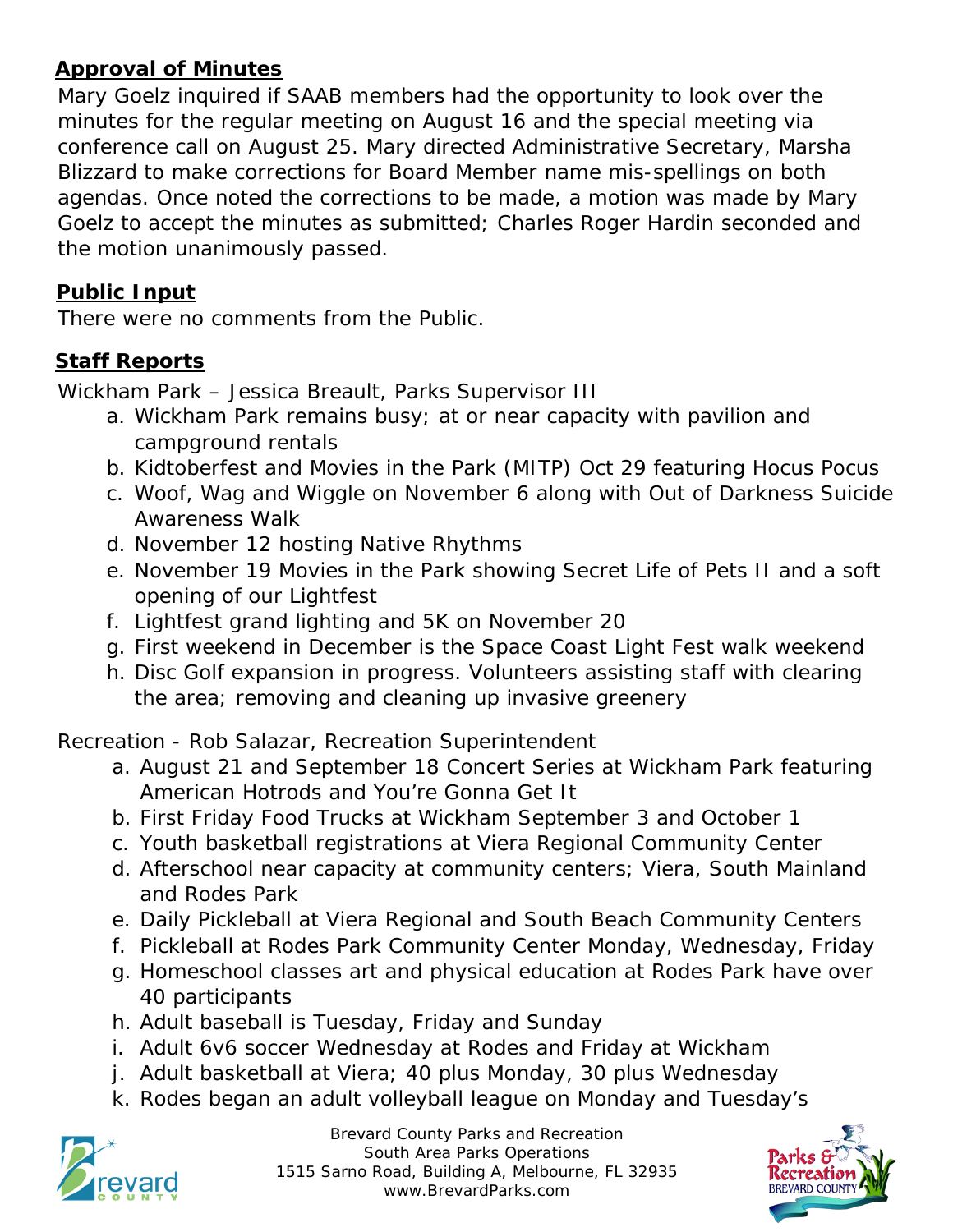- l. October was our One Day Fun Day camp at Viera, Rodes Park and South Mainland Community Centers. We had 33 total participants.
- m.Upcoming events include October 28-Howl-O-Ween Dog Parade and Costume Contest at South Beach Community, Thanksgiving luncheon at South Beach Community Center November 19 and Breakfast with Santa at Rodes Park Community Center December 11
- n. Winter camp calendars were finalized for community centers. Camp runs December 22 through 24, 27 through 31, and January 3 through 5

Richard Tucci – South Area Operations Manager

- a. Working on creating Purchase Orders for new budget
- b. All departments are working with high a number of vacancies. It was asked if we can contract out services to alleviate shortages. Richard responded we do that already for common areas.

## **Old Business**

Continued information provided on pump track as proposed in previous meetings

- a. Theresa Barger looking into possible Florida and Tony Hawk grants to cover installation costs
- b. Flutie Field Complex is the desired spot to build
- c. Desired square footage is 90 feet by 90 feet
- d. Cost may increase from the proposed \$130,000 to \$150,000 to \$200,000 with landscape beautification and enhanced environmental designs

## **New Business**

Item A: Brevard Soccer Alliance request to construct a Futsal field at Rodes Park To present request was Ryan VanBuren, Brevard Soccer Alliance (BSA) President, Chris Felber, representative for Futsal BSA and via phone, Ryan Mertz, BSA General Manager.

Ryan VanBuren described the proposed location at Rodes Park near the concession stands and meeting building, removing pines from the green space area. This Futsal field would be a concrete slab overlaid with special materials and surrounded by a fence. All costs would be covered by BSA.

Jessica Breault inquired whether the special material was rubberized. Chris Felber, "No, it's a plasticky material "clipped in" and sealed off. Almost like a volleyball field. It's built special for Futsal, not grass. It's designed to help foot skills and a quick game for soccer players, but it's a separate sport." The builder has recommended a lighter color to help with the heat, is good for ten years and is removable with a concrete pad and material on top."



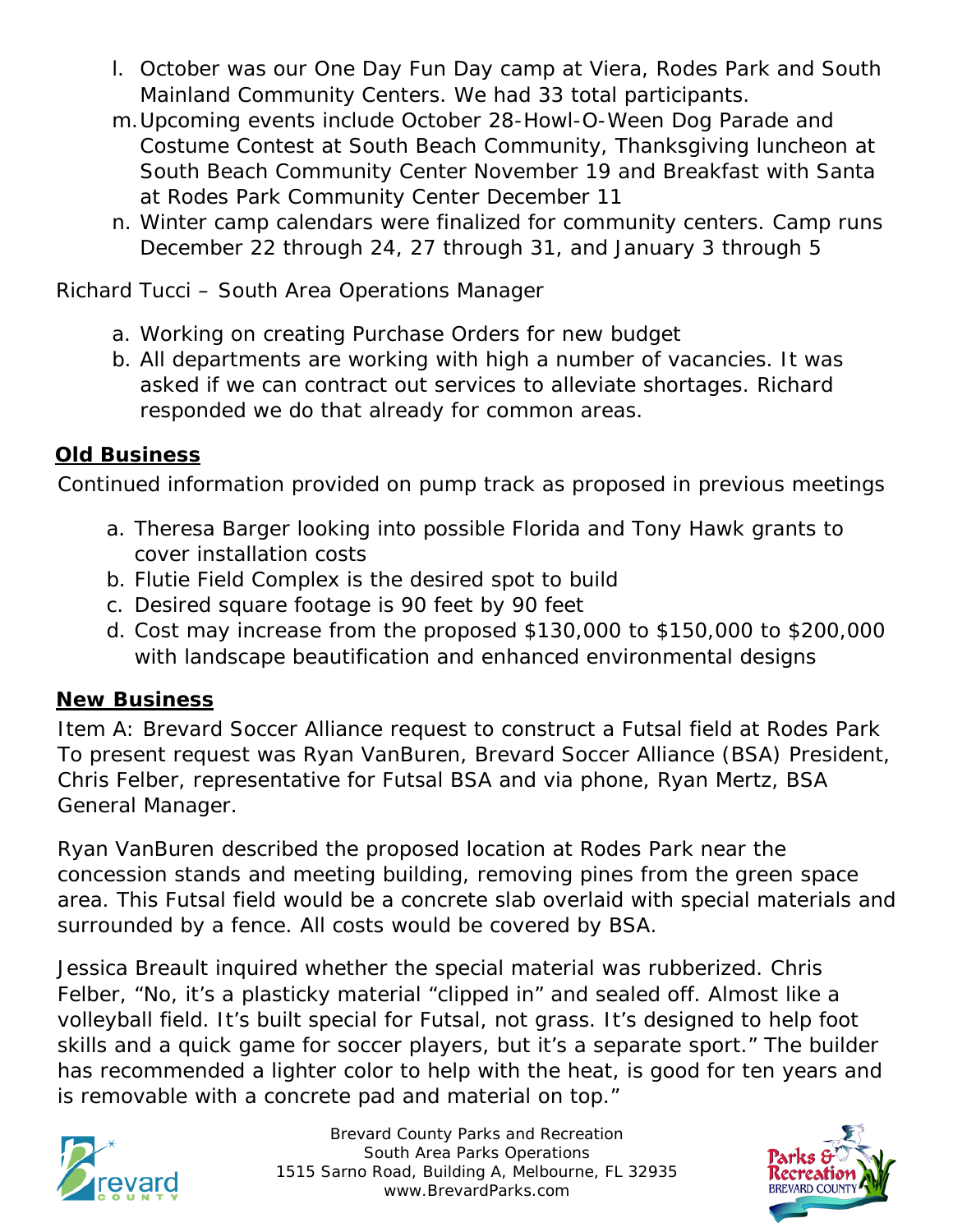Theresa Barger inquired about drainage issues. According to Ryan VanBuren, the proposed area has none.

Rob Salazar asked, "What maintenance would be required by county staff; special materials? Ryan VanBuren, "Just sweep with a large push broom and use black squeegee for water. Builder handles repairs."

The Board had concerns regarding limited access to the public since field would be surrounded and closed off by a fence. Would the Recreation Partner, BSA have exclusive use with no access to public?

BSA had concerns about public misuse. The fence is necessary to keep out bikes, skateboards and hard cleats which will damage the surface. No issue sharing the space when it's not in use to the public, but who would be responsible?

Mary Goelz, "Would it be covered under their insurance and liability as a Recreation Partner?" Richard Tucci, "This is just preliminary. Would have to go to Legal, Risk, permitting first; added with Recreation Partner use, liability issues before this is green lit.

Ryan Mertz made the comparison to non-public use of field to the football building. Stating the public and County don't have access to their building.

Discussion of the location and cutting into open space was addressed. Charles Roger Hardin inquired how much open space for public use is at Rodes Park now? Richard explained that one area is designated wetlands, another was deemed unfit to build the disabilities building on due to proximity to wetlands, and the last is an open green space for little league baseball and softball. Charles Roger Hardin stated, "This would cut into open space. It's our responsibility to keep it open." BSA explained that the space is not being used, since it is surrounded by parking lots, bathrooms and sidewalks. Can't go any more north due to electrical. They would take down the pine area that is not used because of the pines. Theresa Barger agreed the space wasn't used.

Ryan VanBuren added that, "It would be right by our concession stand and we'd like open youth and adult Futsal leagues and use for a kids Healthcare Disability program in a controlled area. Discussion for public use can be compromised in the future.

Mary Goelz made the motion to pass the construction of a Futsal field at Rodes Park. Kim Scalise seconded the motion.

Mary, "Vote, say yes." Mary Goelz-Yes